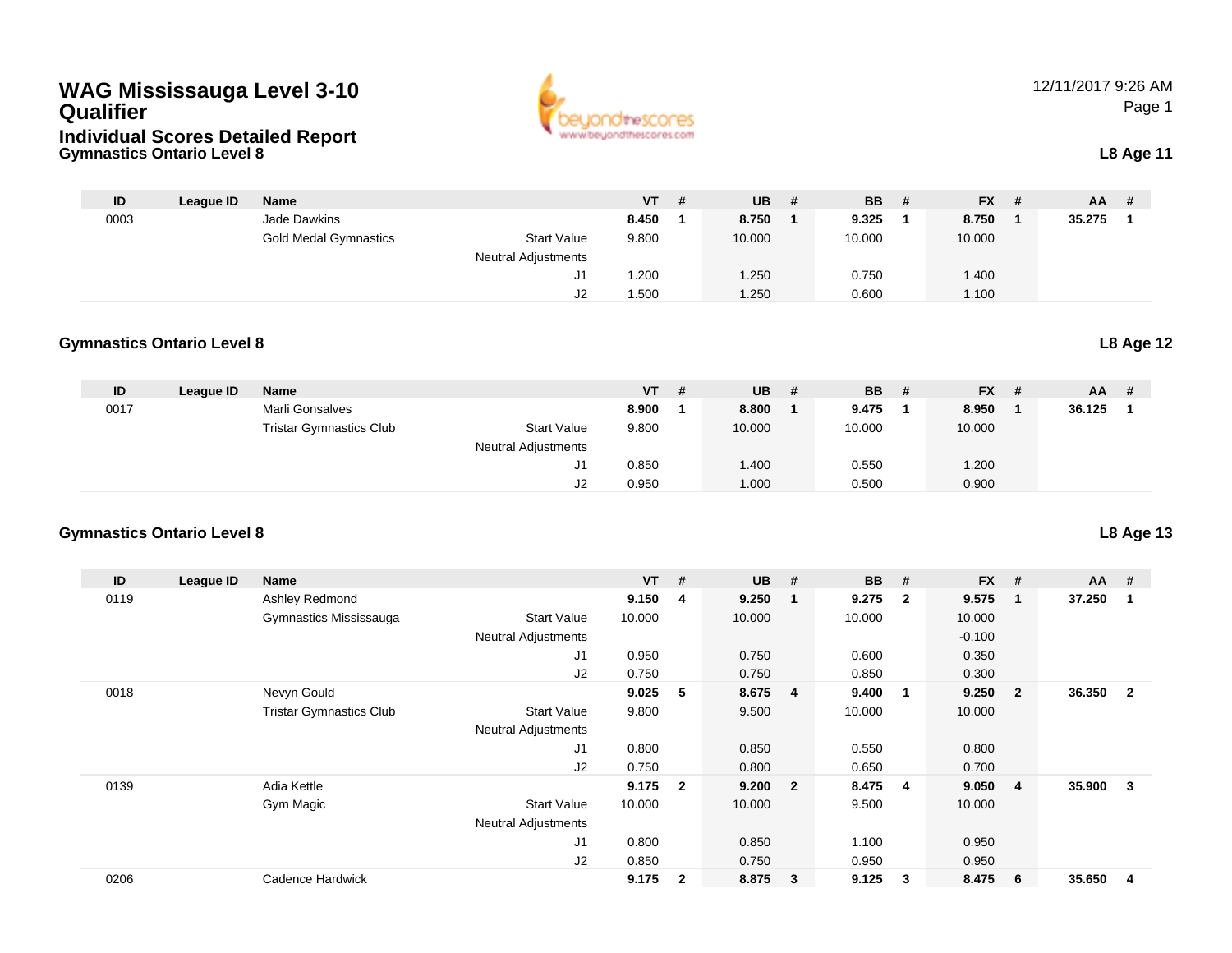|  | <b>WAG Mississauga Level 3-10</b><br><b>Qualifier</b> | <b>Individual Scores Detailed Report</b><br>St. Thomas Elgin<br>Jessica Mallett<br>Tumblers<br><b>Brooke Reader</b><br><b>Gold Medal Gymnastics</b> | .ionditescores<br><b>MESCOFIES COM</b> |        |     |        |   |        |   |        |                         | 12/11/2017 9:2 | P   |
|--|-------------------------------------------------------|-----------------------------------------------------------------------------------------------------------------------------------------------------|----------------------------------------|--------|-----|--------|---|--------|---|--------|-------------------------|----------------|-----|
|  |                                                       |                                                                                                                                                     | <b>Start Value</b>                     | 10.000 |     | 10.000 |   | 10.000 |   | 10.000 |                         |                |     |
|  |                                                       |                                                                                                                                                     | <b>Neutral Adjustments</b>             |        |     |        |   |        |   |        |                         |                |     |
|  |                                                       |                                                                                                                                                     | J1                                     | 0.800  |     | 1.150  |   | 1.000  |   | 1.550  |                         |                |     |
|  |                                                       |                                                                                                                                                     | J2                                     | 0.850  |     | 1.100  |   | 0.750  |   | 1.500  |                         |                |     |
|  | 0183                                                  |                                                                                                                                                     |                                        | 9.250  | -1  | 8.075  | 5 | 8.225  | 5 | 9.250  | $\overline{\mathbf{2}}$ | 34.800         | -5  |
|  |                                                       |                                                                                                                                                     | <b>Start Value</b>                     | 10.000 |     | 10.000 |   | 10.000 |   | 10.000 |                         |                |     |
|  |                                                       |                                                                                                                                                     | <b>Neutral Adjustments</b>             |        |     |        |   |        |   |        |                         |                |     |
|  |                                                       |                                                                                                                                                     | J1                                     | 0.750  |     | 1.750  |   | 1.900  |   | 0.700  |                         |                |     |
|  |                                                       |                                                                                                                                                     | J2                                     | 0.750  |     | 2.100  |   | 1.650  |   | 0.800  |                         |                |     |
|  | 0004                                                  |                                                                                                                                                     |                                        | 8.050  | - 7 | 7.550  | 6 | 8.025  | 6 | 8.925  | - 5                     | 32.550         | - 6 |
|  |                                                       |                                                                                                                                                     | <b>Start Value</b>                     | 9.500  |     | 9.200  |   | 9.900  |   | 10.000 |                         |                |     |
|  |                                                       |                                                                                                                                                     | <b>Neutral Adjustments</b>             |        |     |        |   |        |   |        |                         |                |     |
|  |                                                       |                                                                                                                                                     | J <sub>1</sub>                         | 1.400  |     | 1.500  |   | 1.800  |   | 1.050  |                         |                |     |
|  |                                                       |                                                                                                                                                     |                                        |        |     |        |   |        |   |        |                         |                |     |

J2

J1

J2

Neutral Adjustments

Start Value 9.000

0.700

1.000

Makenna Lau **8.150 <sup>6</sup> X.XXX**

Tristar Gymnastics Club

1.500 1.800 1.950 1.100

**-- X.XXX -- X.XXX -- 8.150 <sup>7</sup>**

# **Gymnastics Ontario Level 8**

0020

| ID   | League ID | Name                    |                            | <b>VT</b> | #                       | <b>UB</b> | #                       | <b>BB</b> | #            | $FX$ # |              | $AA$ # |              |
|------|-----------|-------------------------|----------------------------|-----------|-------------------------|-----------|-------------------------|-----------|--------------|--------|--------------|--------|--------------|
| 0090 |           | Emma Pimentel           |                            | 9.100     | $\overline{\mathbf{3}}$ | 9.425     | $\overline{\mathbf{1}}$ | 9.175     | -1           | 9.600  | 1            | 37.300 |              |
|      |           | Gymnastics Mississauga  | <b>Start Value</b>         | 10.000    |                         | 10.000    |                         | 10.000    |              | 10.000 |              |        |              |
|      |           |                         | <b>Neutral Adjustments</b> |           |                         |           |                         |           |              |        |              |        |              |
|      |           |                         | J1                         | 0.950     |                         | 0.550     |                         | 0.800     |              | 0.350  |              |        |              |
|      |           |                         | J2                         | 0.850     |                         | 0.600     |                         | 0.850     |              | 0.450  |              |        |              |
| 0112 |           | Keilah Hagleitner       |                            | 9.350     |                         | 9.325     | $\overline{\mathbf{2}}$ | 9.075     | $\mathbf{2}$ | 9.300  | $\mathbf{2}$ | 37.050 | $\mathbf{2}$ |
|      |           | Markham Gymnastics Club | <b>Start Value</b>         | 10.000    |                         | 10.000    |                         | 10.000    |              | 10.000 |              |        |              |
|      |           |                         | <b>Neutral Adjustments</b> |           |                         |           |                         |           |              |        |              |        |              |
|      |           |                         | J1                         | 0.700     |                         | 0.600     |                         | 0.800     |              | 0.700  |              |        |              |
|      |           |                         | J2                         | 0.600     |                         | 0.750     |                         | 1.050     |              | 0.700  |              |        |              |
| 0058 |           | Jordan Duff             |                            | 9.225     | $\overline{\mathbf{2}}$ | 9.100     | $\overline{\mathbf{3}}$ | 8.900     | 3            | 9.150  | 3            | 36.375 | 3            |
|      |           | Gymnastics Mississauga  | <b>Start Value</b>         | 10.000    |                         | 10.000    |                         | 10.000    |              | 10.000 |              |        |              |
|      |           |                         | <b>Neutral Adjustments</b> |           |                         |           |                         |           |              |        |              |        |              |
|      |           |                         | J1                         | 0.800     |                         | 0.950     |                         | 1.050     |              | 0.900  |              |        |              |
|      |           |                         | J2                         | 0.750     |                         | 0.850     |                         | 1.150     |              | 0.800  |              |        |              |

**L8 Age 14**

19:26 AM Page 2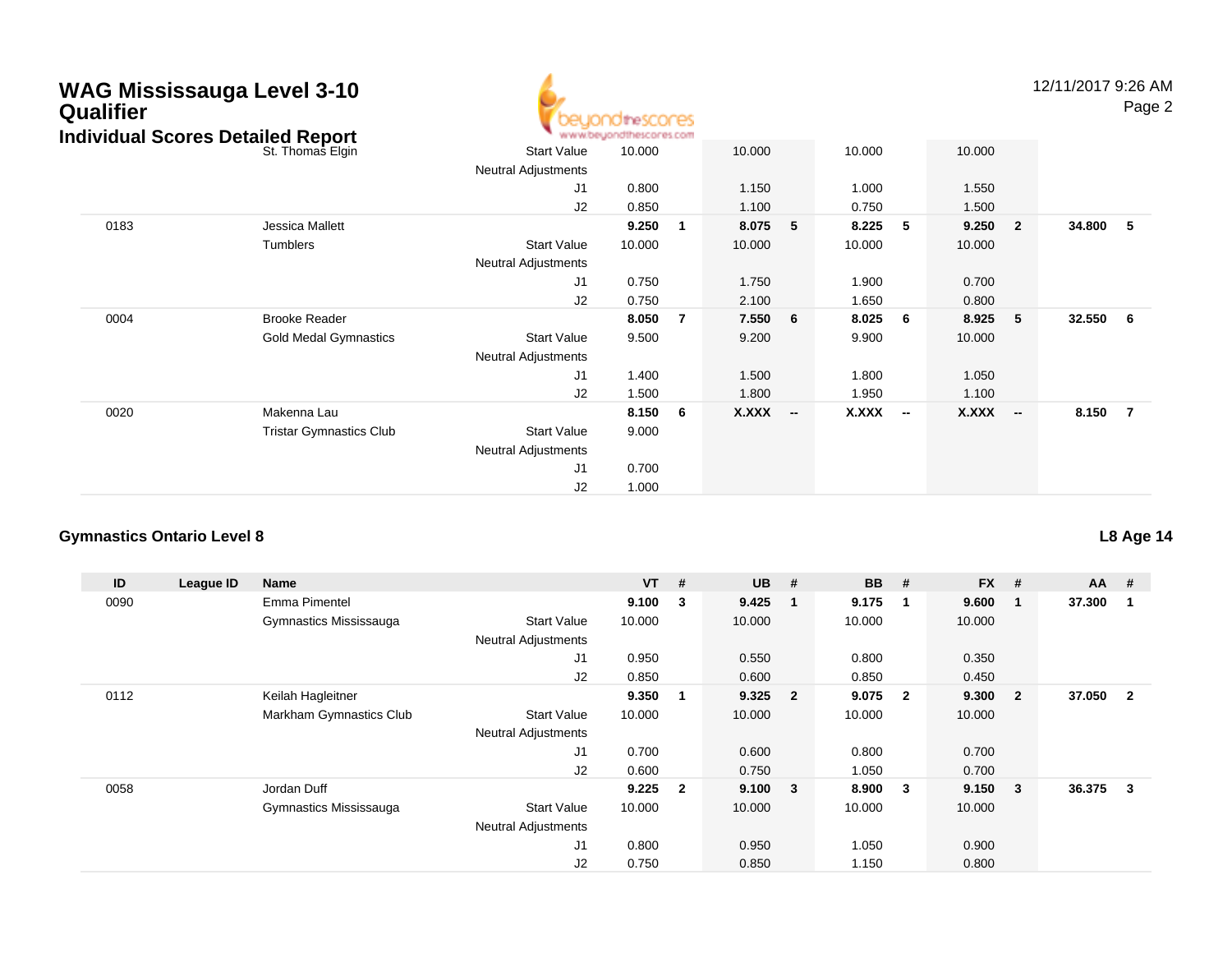# **WAG Mississauga Level 3-10QualifierIndividual Scores Detailed Report**



## **Gymnastics Ontario Level 8**

#### **ID League ID Name VT # UB # BB # FX # AA #** 0024 Alicia Ricketts **9.275 <sup>1</sup> 9.100 <sup>3</sup> 8.950 <sup>1</sup> 9.225 <sup>3</sup> 36.550 <sup>1</sup>** Tristar Gymnastics Clubb 3tart Value 10.000 10.000 10.000 10.000 10.000 Neutral Adjustments J1 0.750 1.000 0.900 0.750 J2 0.700 0.800 1.200 0.800 0099 Liana Spano **9.100 <sup>3</sup> 9.250 <sup>1</sup> 8.800 <sup>2</sup> 9.300 <sup>1</sup> 36.450 <sup>2</sup>** Gymnastics Mississauga Start Value 9.800 10.000 10.000 10.000 Neutral Adjustments J1 0.700 0.850 1.100 0.700 J2 0.700 0.650 1.300 0.700 0110 Catherine Sing **9.250 <sup>2</sup> 9.175 <sup>2</sup> 6.625 <sup>4</sup> 9.100 <sup>4</sup> 34.150 <sup>3</sup>** Markham Gymnastics Club Start Value 10.000 10.000 9.500 10.000 Neutral Adjustments J1 0.850 0.750 2.900 0.900 J2 0.650 0.900 2.850 0.900 0097 Kaila Simon **8.275 <sup>4</sup> 7.950 <sup>4</sup> 8.625 <sup>3</sup> 9.300 <sup>1</sup> 34.150 <sup>4</sup>** Gymnastics Mississauga Start Value 9.000 10.000 10.000 10.000 Neutral Adjustments J1 0.800 2.050 1.350 0.750 J20.650 2.050 1.400 0.650

## **Gymnastics Ontario Level 8**

| ID   | League ID | <b>Name</b>                    |                            | <b>VT</b> | #                       | <b>UB</b> | #                       | <b>BB</b> | #  | $FX$ # |                | $AA$ #   |  |
|------|-----------|--------------------------------|----------------------------|-----------|-------------------------|-----------|-------------------------|-----------|----|--------|----------------|----------|--|
| 0162 |           | <b>Chloe Theriault</b>         |                            | 9.500     |                         | 9.450     |                         | 9.025     | 3  | 9.350  | $\overline{2}$ | 37.325   |  |
|      |           | Niagara Falls Lightning        | <b>Start Value</b>         | 10.000    |                         | 10.000    |                         | 10.000    |    | 10.000 |                |          |  |
|      |           |                                | <b>Neutral Adjustments</b> |           |                         |           |                         |           |    |        |                |          |  |
|      |           |                                | J1                         | 0.550     |                         | 0.550     |                         | 0.950     |    | 0.700  |                |          |  |
|      |           |                                | J2                         | 0.450     |                         | 0.550     |                         | 1.000     |    | 0.600  |                |          |  |
| 0027 |           | Alexa Vigliatore               |                            | 9.325     | $\overline{\mathbf{2}}$ | 9.400     | $\overline{\mathbf{2}}$ | 9.175     | -1 | 9.275  | -3             | 37.175 2 |  |
|      |           | <b>Tristar Gymnastics Club</b> | <b>Start Value</b>         | 10.000    |                         | 10.000    |                         | 10.000    |    | 10.000 |                |          |  |
|      |           |                                | <b>Neutral Adjustments</b> |           |                         |           |                         |           |    |        |                |          |  |
|      |           |                                | J1                         | 0.650     |                         | 0.600     |                         | 0.750     |    | 0.750  |                |          |  |
|      |           |                                | J2                         | 0.700     |                         | 0.600     |                         | 0.900     |    | 0.700  |                |          |  |

**L8 Age 16+**

**L8 Age 15**